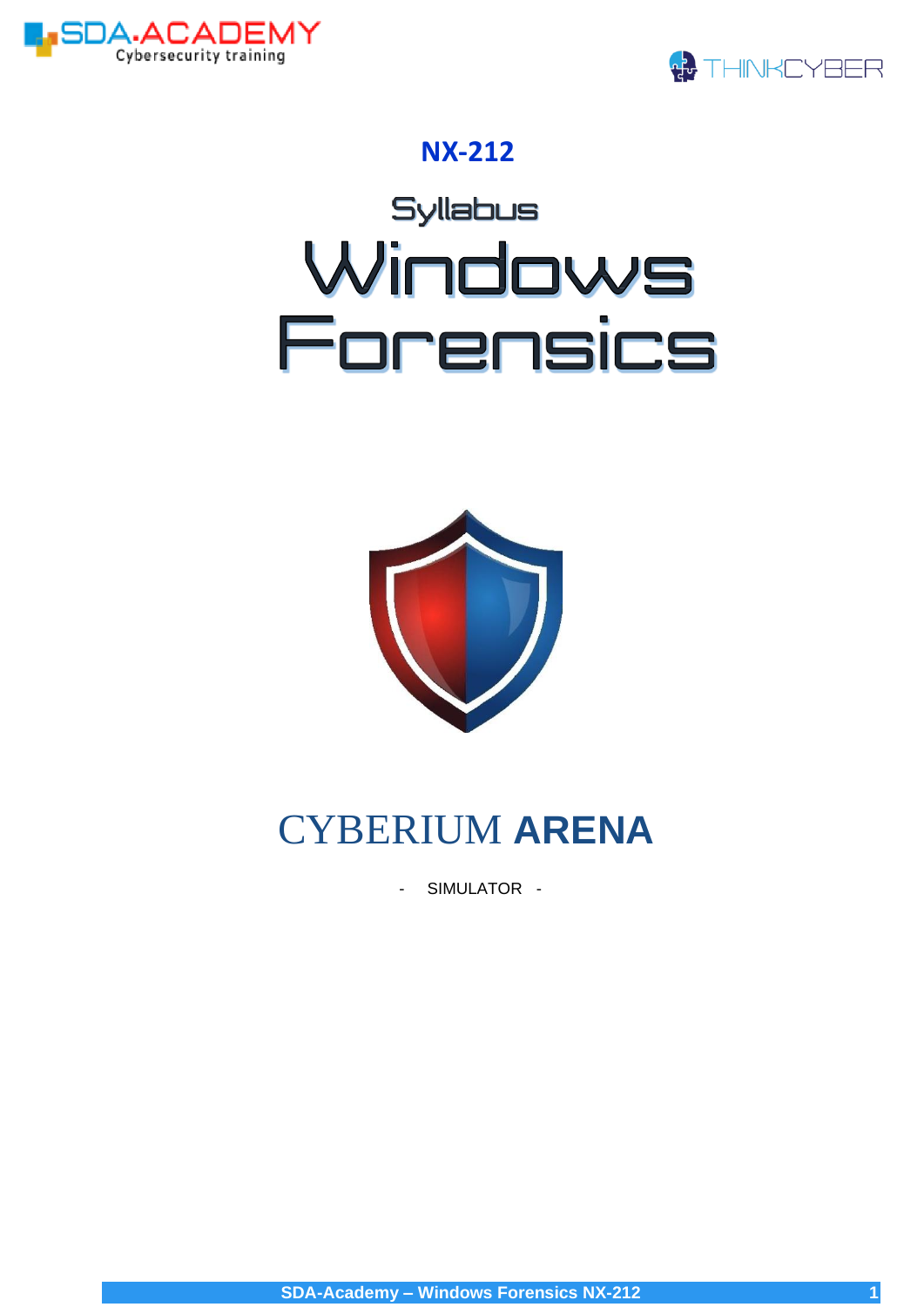



#### **Description**

Windows Forensics is an essential skill in the cybersecurity world. Participants will learn how different computer components work and how to investigate during and after a cyber incident. The training will focus on developing hands-on capabilities of forensics teams or individual practitioners.

The course helps prepare for the certification exams CHFI (ECICouncil) and GCIH (SANS).

#### Target Audience

This course targets participants with basic knowledge who wish to understand cyber investigations.

#### **Objectives**

- Understanding the Windows files structure
- Accessing concealed files on the system
- Extracting sensitive information
- Mastering the steps of incident response

#### **Module 1: Computer Hardware**

The module will cover different components of computer hardware. Students will learn main components of storage-disks, and the Windows OS structure.

#### **Drives and Disks**

Data Representation Volumes & Partitions Disk Partitioning and Management Tool Solid State Drive (SSD) Features

### **Understanding Windows OS structure**

NTFS Structure Master File Table Windows System Files

**Data and Files structure**  Hex Editors File **Structure**